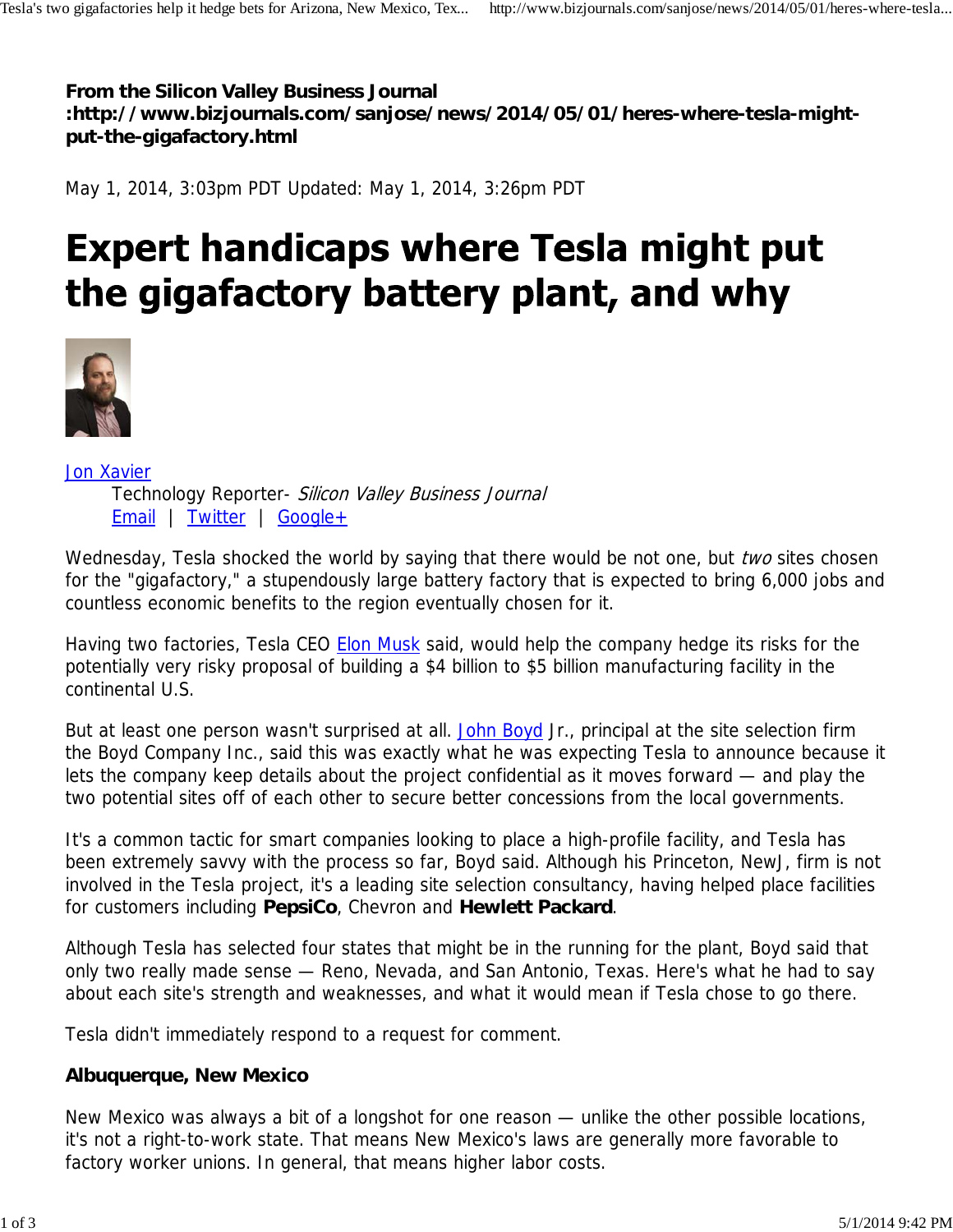New Mexico also doesn't have a large native workforce, although Boyd doesn't think that's as big a deal as some other people who have looked into it — something as big as the gigafactory is very much an "if you build it, they will come" sort of situation.

So why was the state even in play? Simple, Boyd said: Franchise laws. New Mexico is one of the states where Tesla is facing legal troubles over its controversial direct sales model, so the gigafactory might have been a carrot to get the government to the negotiating table. Tesla was able to sponsor a bill that would have amended New Mexico's franchise laws to allow direct sales, but it was defeated in the state assembly.

### **Phoenix, Arizona**

Arizona has a few advantages over its neighbor to the West — it is a right-to-work state, it has no corporate income tax, and the state has put together a good set of incentives, modeled after those of Texas, which are among the most aggressive in the nation. But while Arizona is good in many respects, it also doesn't stand out, which is a weakness against very strong competitors like Nevada and Texas.

"To the governor's credit, the state as put together a very good set of incentives. They've really streamlined their process," Boyd said. "But it's just not quite as good as Texas. Next to Texas and Nevada, it's probably a third choice."

#### **Reno, Nevada**

Nevada's advantages are geographic: It's the closest site to Tesla's existing plant in Fremont. More important, it has something that no other location has — a direct connection to Fremont by rail. Reno has a rail interchange that makes it ideal to ship the batteries by train, and that could save Tesla millions in shipping costs, Boyd said.

"When you look at overland shipping costs, we're expecting costs-per-gallon for fuel to hit \$7 a gallon very soon," Boyd said. "Rail is like a third of that cost. And it's green, which is something Tesla cares about."

Northern Nevada also has a mineral advantage: It's the most lithium-rich area in the country, and it sports the U.S.'s only currently operating lithium mine. Given that Musk has said he wants to source all of his lithium domestically, it's impossible to overstate what having the plant in Reno does to simplify Tesla's supply chain.

## **San Antonio, Texas**

The Texas site is the leading contender, Boyd said, because it's basically the total package. It's a right-to-work state. It's got no corporate income tax, a large and diverse workforce, as well as an existing automotive industry (which aids in finding and retraining the types of workers Tesla needs). Plus, it has put together a very good package of enticements to bring business to the state, and Boyd says the governor has a very personal stake in bringing the Gigafactory home.

"(Texas) Gov. Rick Perry is out of office right now, and this will be his last vanity project he brings to the state," Boyd said. "You know he'll move heaven and earth to get this deal done."

Taken as whole, all that makes Texas probably the best state in the union to locate a manufacturing facility in, Boyd said. But San Antonio has one other under-the-radar attribute that